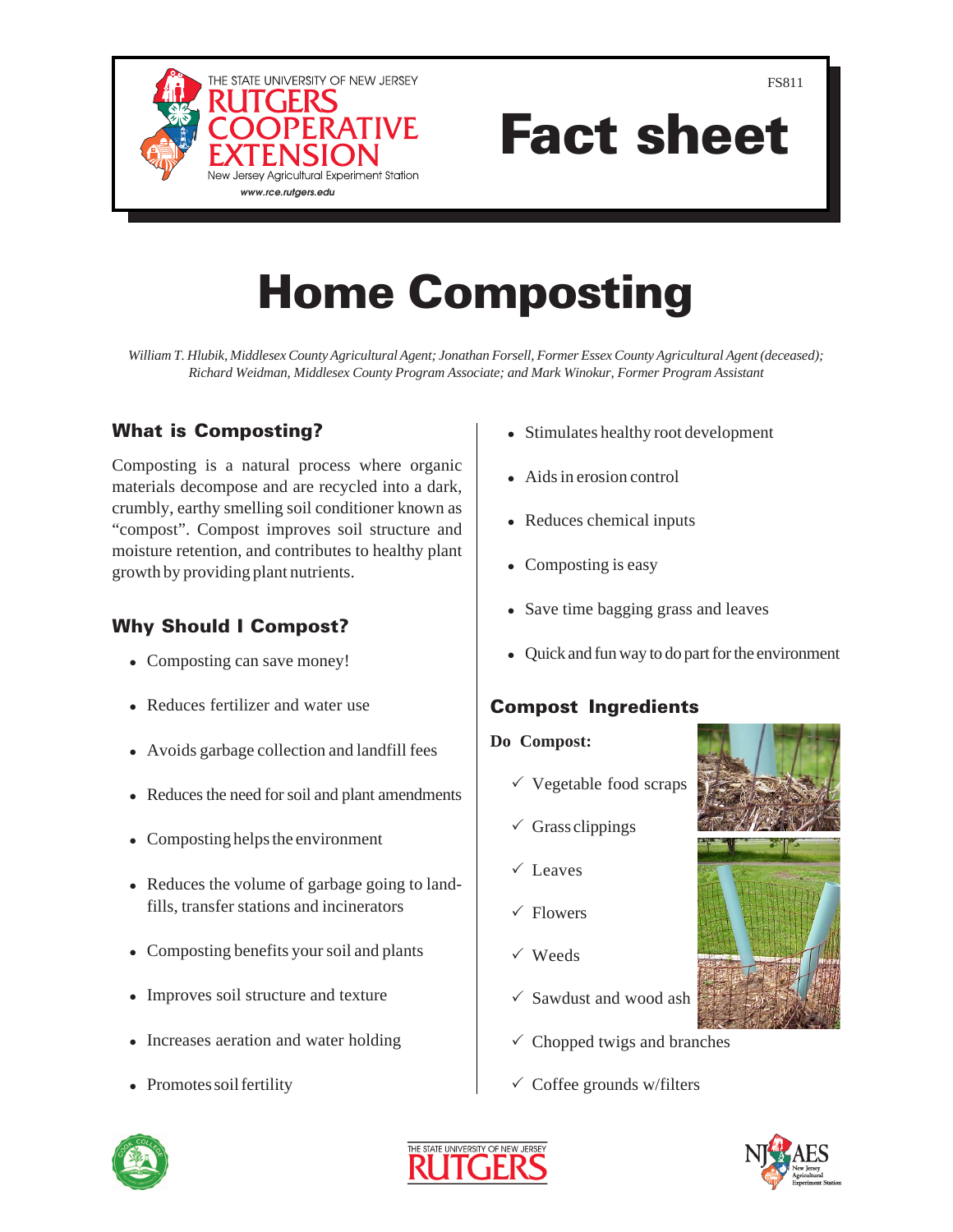#### **Don't compost:**

- $\times$  Meat scraps
- **x** Diseased or insect infested plants
- $\times$  Weeds with seeds
- $\times$  Dog and Cat feces
- **x** Food with grease or soap residues

#### Composting Methods

#### **Slow Harvest: Ready in 12-18 Months**

Made by adding layers of available yard waste over several months.

- 1. Set compost bin where is will get rain.
- 2. Put yard waste in bin as it is generated in your yard. The material at the bottom and in the center will compost first.

#### **Fast Harvest: Ready in 5-15 Weeks**

Made by mixing equal weights of green and brown materials at once.

- 1. Add green materials such as grass clippings or vegetable scraps mixed with brown materials such as leaves (no woody-type materials should be included).
- 2. Add water to pile until it's as wet as a wrung out sponge.
- 3. Turn pile with a pitch fork or compost aerator tool twice a week for faster compost production (less often in wintertime).

## Types of Compost Bins

Compost can be made in open piles. However, to help keep a pile neat and maintain conditions needed for rapid decomposition, consider simple homemade or store bought bins. See back page for demonstration sites in New Jersey.

#### Homemade Bins:

- Made from wood pallets
- <sup>ò</sup> Made from snow fences

#### Store Bought:

- <sup>ò</sup> Compost Tumbler
- <sup>ò</sup> Durable Plastic Bin



#### Troubleshooting

Here is how to solve problems should they occur:

| <b>Symptom</b>                                      | <b>Problem</b>                                     | <b>Solution</b>                                               |
|-----------------------------------------------------|----------------------------------------------------|---------------------------------------------------------------|
| Pile has a rotten<br>odor                           | Not enough<br>air                                  | Turn pile                                                     |
| Pile has ammonia<br>odor                            | Too many<br>greens                                 | Add brown<br>material like<br>leaves/straw                    |
| Pile is dry                                         | Not enough<br>water; too<br>much woody<br>material | Turn and<br>moisten; add<br>fresh greens                      |
| Low pile<br>temperature (pile<br>is not composting) | Pile is too<br>small                               | Add new<br>materials                                          |
|                                                     | Insufficient<br>moisture                           | Add water                                                     |
|                                                     | Poor aeration                                      | Turn pile                                                     |
|                                                     | Lack of<br>nitrogen                                | Mix in greens<br>like grass or<br>food scraps                 |
|                                                     | Cold weather                                       | Insulate pile<br>with layer of<br>straw or cover<br>with tarp |
| Pests (rats,<br>raccoons, insects)                  | Presence of<br>meat or fatty<br>food scraps        | Remove from<br>pile                                           |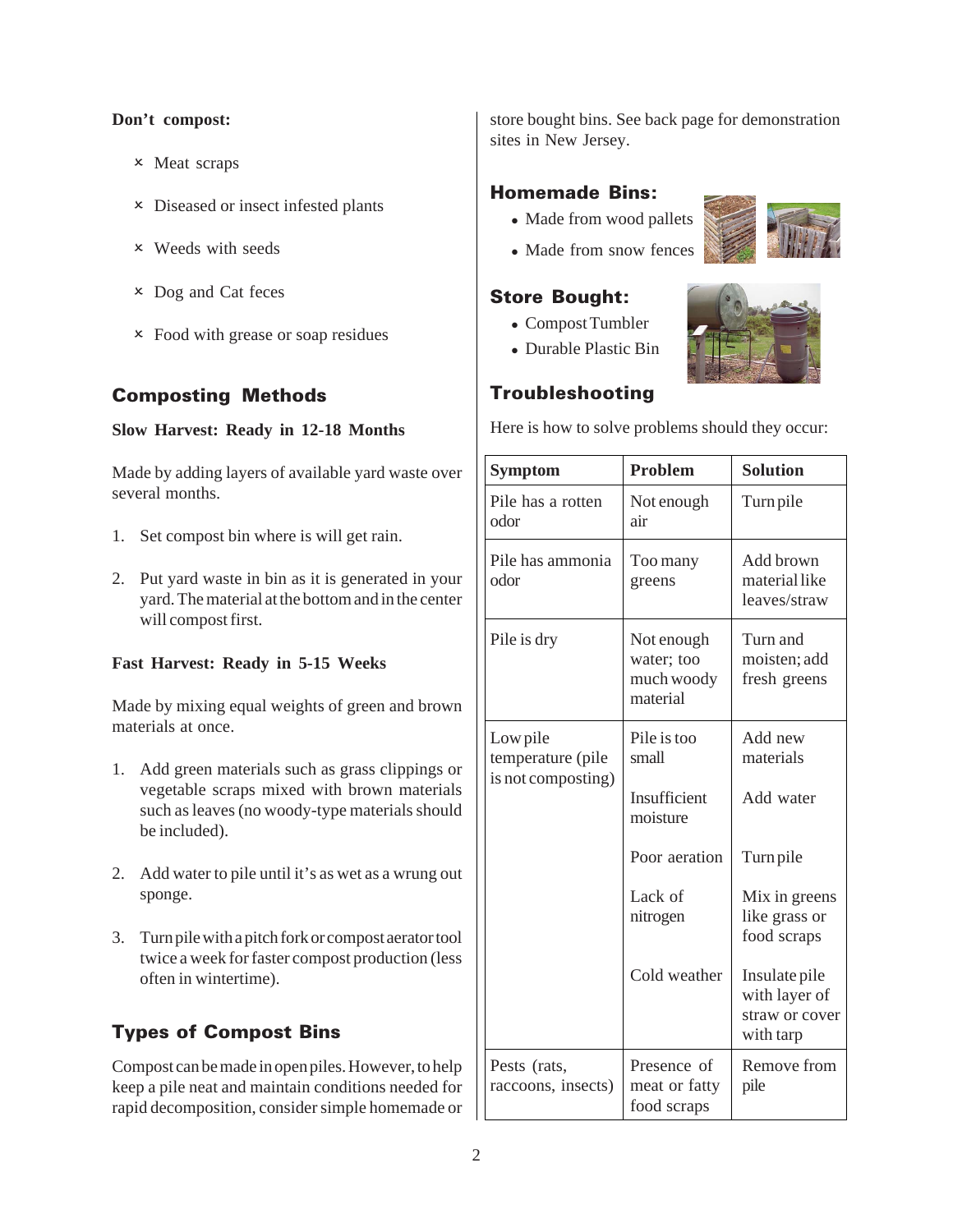#### Keys to Good Compost

**Water:** The microorganisms in the compost pile need water to live. Water pile only as needed, to maintain compost as moist as a wrung out sponge. Don't let your pile dry out completely.

**Nutrients**: The microorganisms in the pile need carbon for energy and nitrogen for protein in order to survive. A good balance can be achieved by mixing two parts of nitrogen rich green materials such as grass clippings, with one part of carbon rich brown materials such as leaves. However, carbon-rich leaves by themselves will compost.

**Aeration:** To speed up decomposition, turn the pile frequently using a pitch fork. This provides the microorganisms with enough oxygen to thrive so they can heat up the compost. Placing large branches at the bottom of the pile will also help add air to the pile. Minimal turning would be once per month and less frequently during the year.

**Surface area**: The more surface area the microorganisms have to work on, the faster materials will decompose. Consider chopping materials, particularly brush or branches which have a diameter of  $\frac{1}{4}$ inch or more. Pile size is also important. For quicker decomposition, pile should be at least 3 feet x 3 feet to hold the heat of microbial activity, but not so large (larger than 5 feet x 5 feet) that air can't reach microbes at the center of the pile.

#### Use for Compost

**Mulch:** Spread compost around flower and vegetable plantings, trees, shrubs, and on exposed slopes. This will smother weeds, keep plant roots moist, and prevent soil erosion.

**Soil Conditioner:** Mix 1-3 inches of compost into vegetable and flower beds before planting. This returns organic matter to the soil in a usable form.

**Potting Mix:** Make your own mix by using equal parts of compost and sand or soil. Make sure compost is fully decomposed and screened.

#### Resources

Some books to help you along…

- *Backyard Composting*, Harmonious Technologies, P.O. Box 1865-100 Ojai, CA 93024
- *How to Grow More Vegetables*, John Jeavons, Ecology Action, 5798 Ridgewood Rd. Willits, CA 09590
- *Let it Rot*, Stu Campbell, Storey Communications, Inc., Schoolhouse Rd., RD #1, Box 105, Pownal, VT 05261
- *The Rodale Guide to Composting*, R.A. Simpson, Rodale Press, 33 E. Miner St., Emmaus, PA 18098
- *Worms Eat My Garbage*, Mary Appelhof, Flower Press, 10322 Shaver Rd., Kalamazoo, MI 49002

*For additional information on composting or where to get compost materials, call your Rutgers Cooperative Extension county office, found in the telephone directory blue pages, under "County Government" or your county recycling office.* 

#### Compost Deconstruction Areas

These areas in New Jersey have various types of compost bins on display. Call ahead for hours and when tours or workshops are given.

#### **Atlantic County**

Atlantic County Utilities Authority Geo Garden 6700 Delilah Rd., Egg Harbor Township, NJ Contact: (609) 646-6600

#### **Burlington County**

Burlington County Resource Recovery Geo Garden Complex, Rt 543, Border of Florence and Mansfield Township Contact: (609) 499-5210